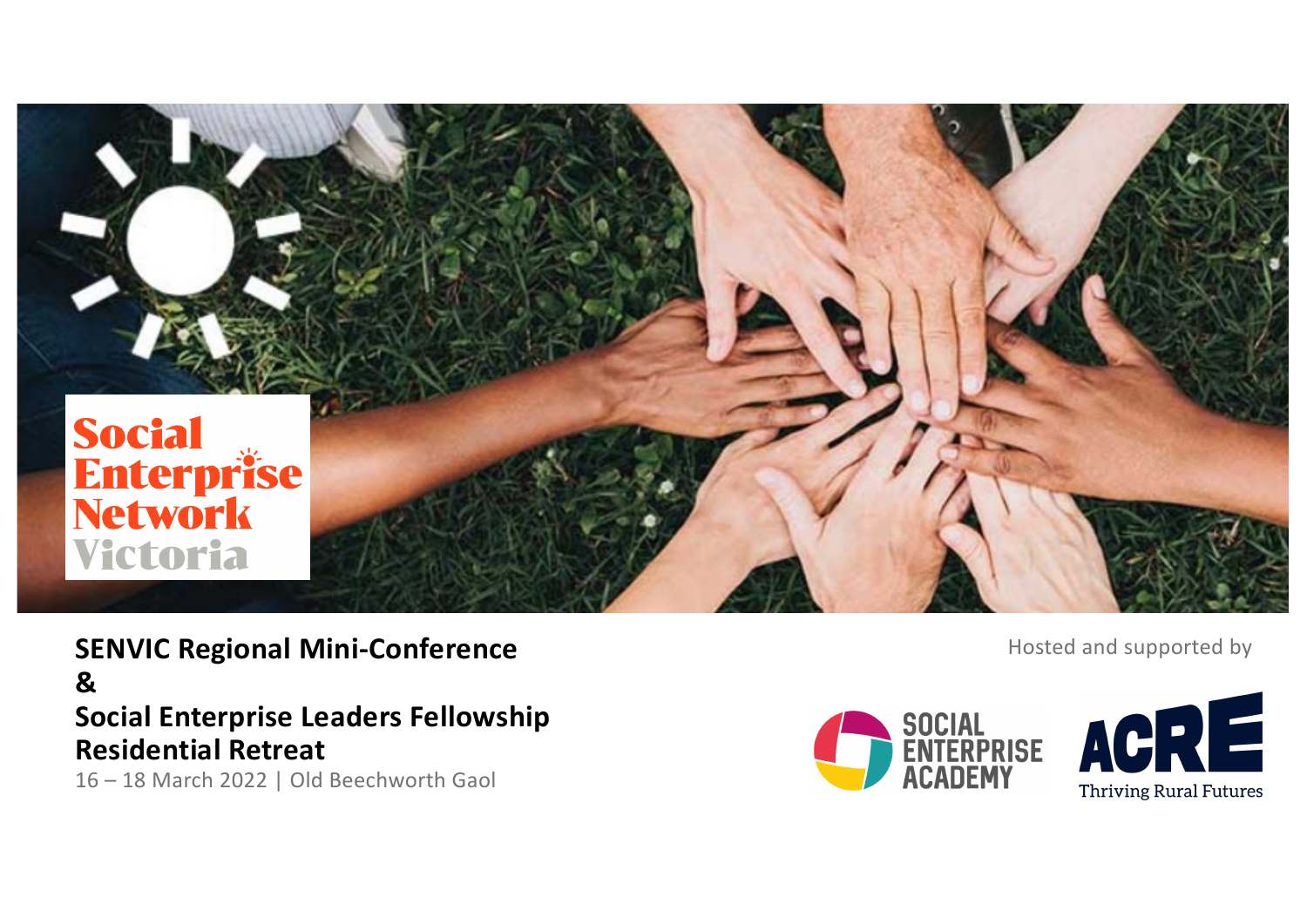# **Social Enterprise Network** Victoria

## **SENVIC Regional Leads manifesto**

March 2022 | Old Beechworth Gaol

#### **Context**

#### Victoria's rural and regional communities are in transition.

Many communities are uniquely placed to take advantage of macro economic transitions and opportunities, especially those influenced by climate change (food production, energy) and local supply chains (social procurement).

Economic decline is often a driver and catalyst for change in rural and regional communities. New economies can be developed and achieved by taking a more holistic view of Social Enterprise.

#### **A manifesto for accelerating social enterprise in rural and regional Victoria**

This manifesto is a response to challenges identified by rural and regional social enterprise practitioners. It outlines fundamental requirements for a thriving, social enterprise sector in rural and regional Victoria.

#### **Our pledge**

As SENVIC Regional Leads we pledge to

- share stories of change, transformation and impact supported by social enterprise,
- build each other up and build the social enterprise economy by exploring ways to sell things to each other
- use our collective voice to advocate for social enterprise in rural and regional communities.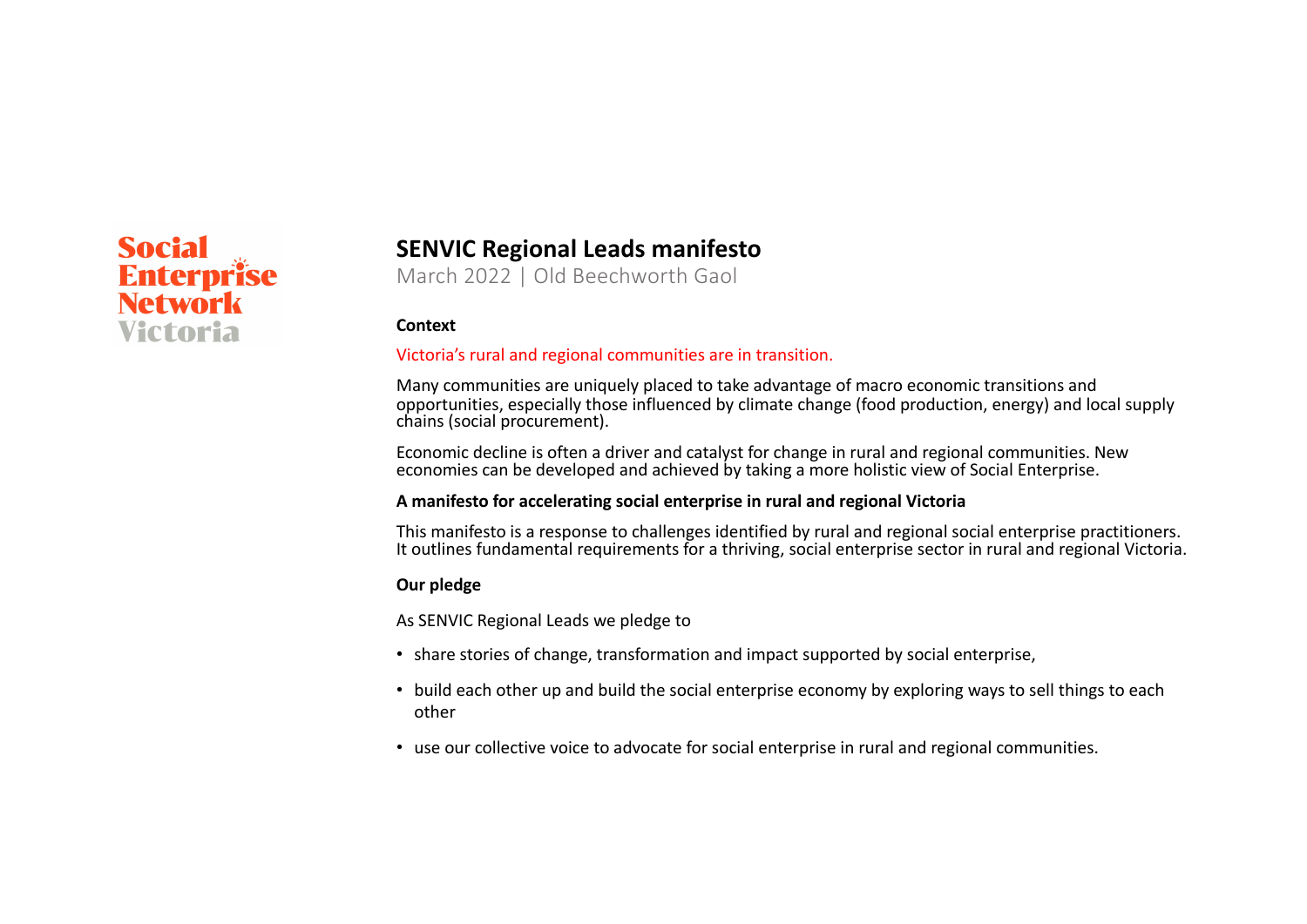### **Social Enterprise Identified challenges for rural and regional VictoriaNetwork** Victoria

**Misconceptions:** People think that rural and regional people lack capability. In reality, many rural and regional communities, especially their leaders, have high capability (including remnant know-how from sunset industries) but lack the capacity needed to develop new localized economies (networks and resources).

**Social enterprise is widely misunderstood**: The diversity of social enterprise in rural and regional Victoria is extraordinary, yet the business model is not widely understood.

- Systems thinking is the 'heart beat' of social enterprise. The concept is multi-layered and complex, so it can be hard to understand
- Social enterprise is not just about jobs it's about meaningful livelihoods
- Local Government plays a critical role in rural and regional communities, yet this sector generally has low literacy in relation to social enterprise and how it can creating an enabling environment for it to develop.

**Funding models**: Single focus grants do not meet the interconnected needs of rural communities.

**Gaps**: Young people can be agents for change in rural and regional communities but often lack opportunities to access entrepreneurship learning and development opportunities.

**Pressure points**: Rural and regional communities are experiencing different pressures

- *Decline:* some places are experiencing market failure with industries withdrawing and services closing down
- *Growth*: some places are experiencing a surge of interest and population growth post COVID but lack appropriate services (eg affordable housing). Many are simultaneously dealing with pressures on natural environment and infrastructure.

**Propensity to default to startup**: Opportunities to scale social enterprise in rural and regional communities are limited because the sector often take a default startup approach instead of buying, scaling and transitioning an existing business into social enterprise.

- This approach is exacerbated by a lack of appropriate capital.
- A default startup focus is time consuming, exhausting and risky.